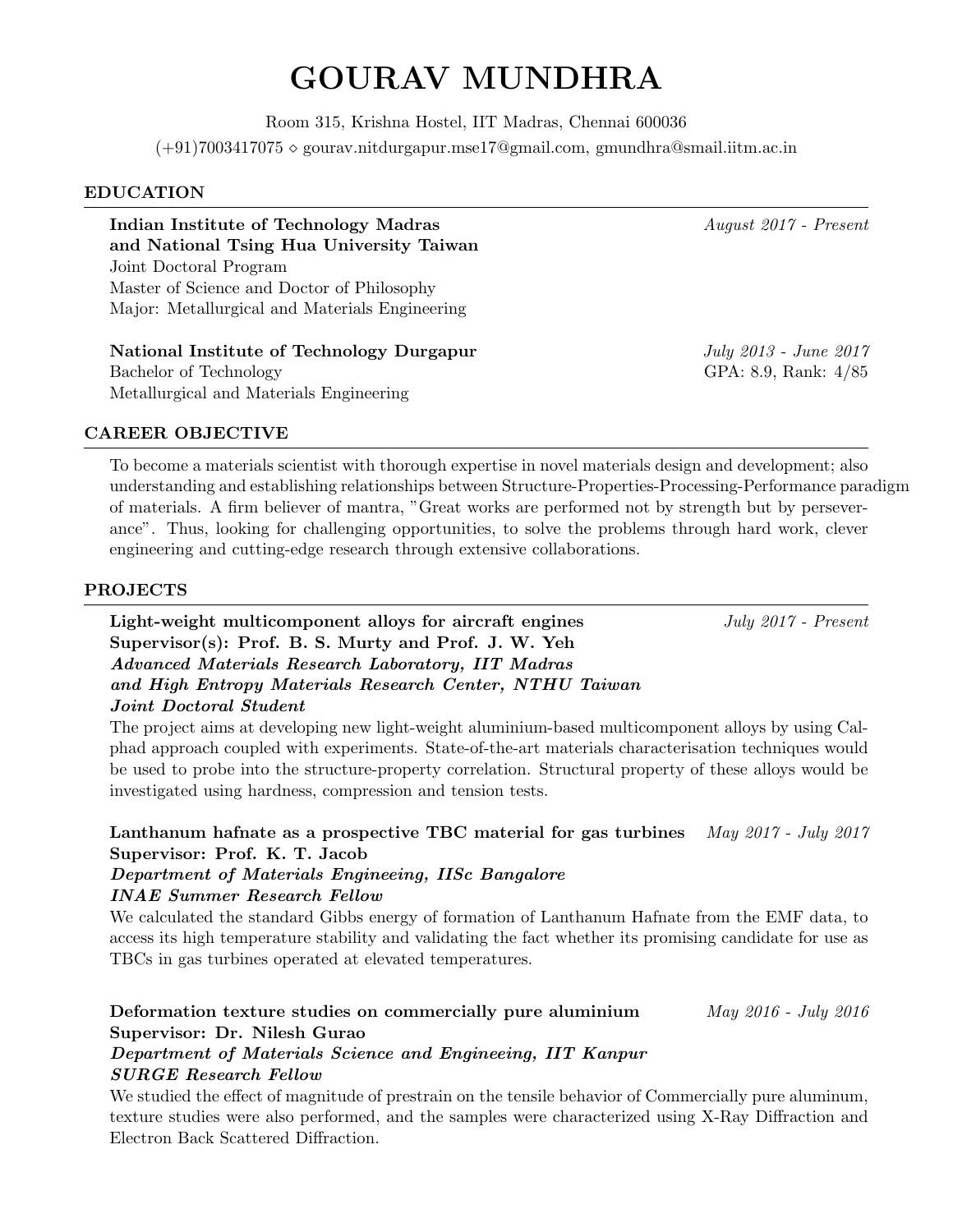# TQM principles for operational excellence in a steel industry May 2016 - July 2017 Supervisor: Prof. Amit Ganguly Department of Metallurgical and Materials Engineering, NIT Durgapur Final year undergraduate student

We used the Total Quality Management and Toyota Production System principles to achieve operational excellence in an EAF based steel plant by taking up a particular case and studying how these help in achieving excellence in the steel industry.

## TECHNICAL STRENGTHS

| Programming             | $C++$ , Java.                                                                        |
|-------------------------|--------------------------------------------------------------------------------------|
| Software & Tools        | Thermo-Calc (2019a and later versions) - Graphical and console mode, Origin 2019,    |
|                         | Microsoft office 2016, Xpert highscoreplus 3.0, Adobe, Digital micrograph 2.11, etc. |
| Processing              | Vacuum arc melting and suction casting, Fritsch P-5 planetary ball mills,            |
|                         | High Vacuum furnace, Cold compaction unit (Insmart), Resistance heating furnace.     |
| <b>Characterisation</b> | XRD Xpert Pro PANalytical, Optical microscopy, SEM, TEM Tecnai T12,                  |
|                         | Surface Area Analyser (SMART SORB 92), Particle Size Analyser (Microtrac),           |
|                         | DSC (SETARAM Labsys Evo 1600 C).                                                     |
| <b>Testing</b>          | Bulk and Micro-hardness testing, Universal Testing Machine, Impact Testing,          |
|                         | Fatigue testing, Non Destructive Testing (Ultrasonic Testing, Eddy Current,          |
|                         | Dye Penetrant, Magnetic Particle, and Radiography).                                  |
| Other skills            | Glove box, Accutex AU-300iA Wirecut EDM.                                             |

## SCHOLASTIC ACHIEVEMENTS

- 1. Secured AIR 47 in FTRE conducted at National level.
- 2. Recipient of MHRD fellowship to pursue Doctoral studies at IIT Madras directly after B.Tech.
- 3. Recipient of Sanmarg Ram Avatar Gupt Pratibha Puraskar (2013) for academic excellence.
- 4. Recipient of PBPMS award for academic excellence (2013).
- 5. Recipient of Edudigm certificate of appreciation.

# RECENT PUBLICATIONS

1. Gourav Mundhra, V. S. Hariharan and B. S. Murty, "Design of a novel Al-Ti-Zr light-weight alloy: CALPHAD and Experiments", J. Alloys Compd. 835 (2020): 155304.

# POSITIONS OF RESPONSIBILTY

1. Student in-charge of the Vacuum arc melting and suction casting unit of the AMR group, Dept. of MME at IIT Madras.

2. Student in-charge of the X-Ray Diffraction unit of the AMR group, Dept. of MME at IIT Madras.

3. Student in-charge of the high vacuum heat treatment furnace unit of the AMR group, Dept. of MME at IIT Madras.

- 4. Member of NEN, NIT Durgapur Chapter from May 2015-May 2017
- 5. Member of ISMANAM 2019 transport committee.

#### RESEARCH INTERESTS

- 1. Computational alloy development: CALPHAD Approach and experiments.
- 2. Light-weight high performance alloys.
- 3. Mechanical Testing.
- 4. Advanced materials characterisation (SEM, TEM, Atom probe tomography, etc.)

# RELEVANT GRADUATE LEVEL COURSES